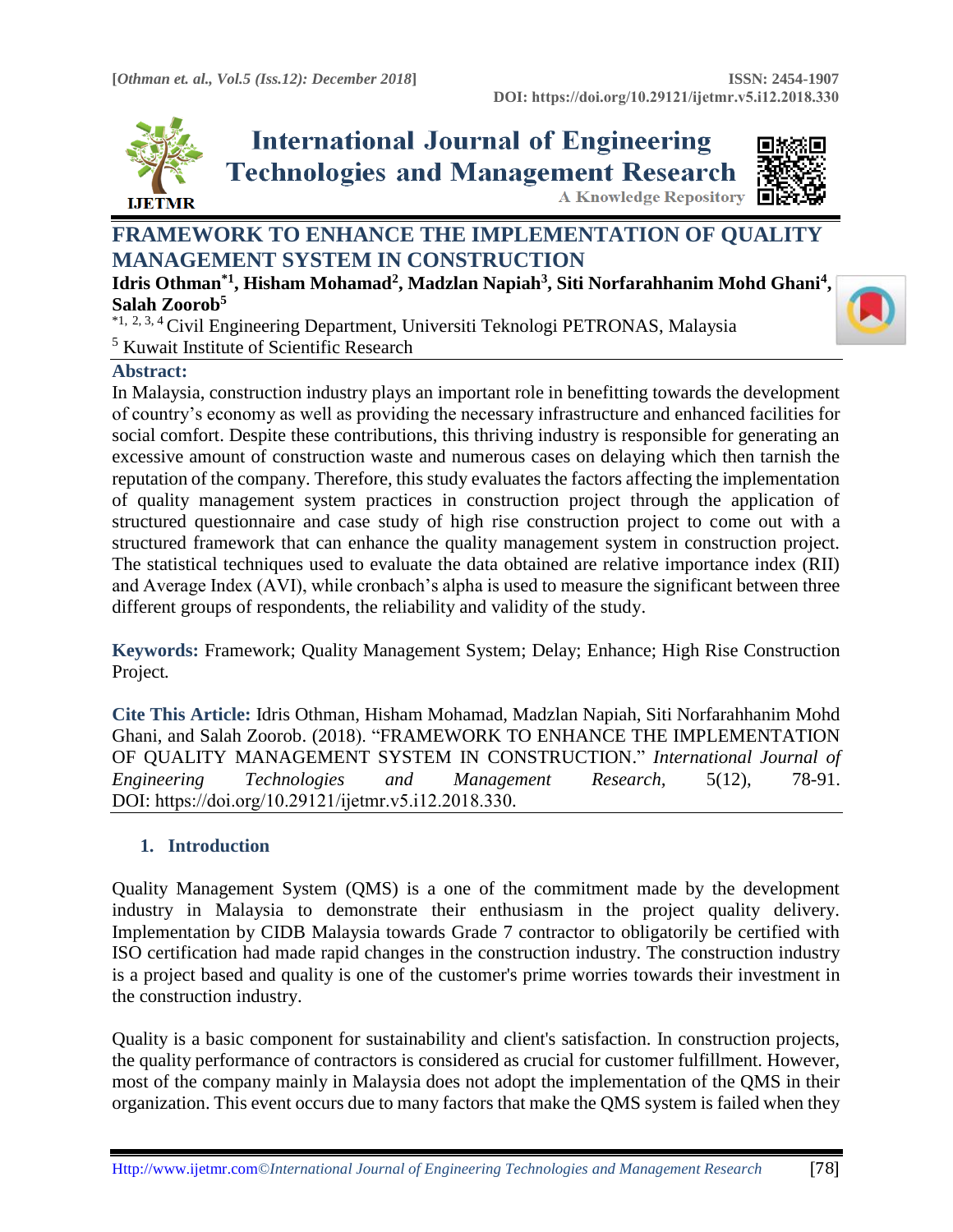adopting such as lack in the knowledge regarding the QMS. Thus, this paper will research about the advantages and the factor that will contribute to the successfulness of QMS in the construction project.

## **1.1. Problem Statement**

According to the Department of Statistics Malaysia, the estimation of construction work done in the second quarter 2017 recorded twofold digit growth of 11.2 per cent year-on-year to record RM33.8 billion (Q1 2017: RM35.1 billion). The development in estimation of construction work done was driven by positive growth in all sub-sectors such as Civil engineering (19.3%), special trade activities (11.6%), Non-residential buildings (9.7%) and Residential buildings (3.8%) respectively. The statistics shows that civil engineering sub-sector contributes the most for the performance in today's Malaysia construction industry. Moreover, the construction industry in Malaysia is expected to growth up to 8% which driven by the mega infrastructure project (CIDB, 2017). Raza stated that, for making Malaysia a developed country in a monetary sense as well as far as social equity, political stability, system of government, quality of life, social and spiritual esteems, national pride and confidence which have been said by many people nowadays was Malaysia vision of 2020. With an aim to become a developed nation by 2020, the government comes up with the housing program to focus on the people that will afford to buy their own house called as the "Perumahan Rakyat 1 Malaysia (PR1MA)" with an investment of RM 1.6 billion. Therefore, in regard the construction industry in Malaysia plays a significant role in promoting economic growth in facing the fast-forward pace of today's world.

By looking into spectrum of construction perspective, what are the crucial challenges that QMS facing in the organization and how to handle the challenges? By considering all the factors in the development projects that can be completed with distinctive quality will enable to satisfy their customer's needs. Henceforth the craved for quality has and will reliably be the main concern among the project stakeholders in the construction industry (CIDB, 2009). Quality is a fundamental component in development from its beginning until the completion (Alcock, 1994). Construction projects that can be completed with a distinctive quality will definitely increase their customer's interest to invest in such project developed. Quality can be changed into durability in term of structural strength, effectiveness in convenience and less viability on the construction output. Therefore, to what extent does the quality management system really affects the construction industries that will eventually portrait the image of a world-class company? However, the issue of quality in the construction industry really a serious concern by the project stakeholder as they know that this benchmarking will determine the interest of their client needs. According to Tan, the significance of the construction industry sector in Malaysia with respect to economic growth of the rapid development of the construction project and the concern about the quality of the project attract the attention of the public needs.

In order to verify the performance of the Quality Management System (QMS), QMS has been narrow down to different aspect in the past research. Thus, the important for the construction industry to enhance the implementation of quality management system practices throughout the construction phases. Hence, this study discusses the factors influencing the implementation of quality management system and to propose a structured framework suitable for industrial practitioners with aim to improve the performance of construction industry in Malaysia.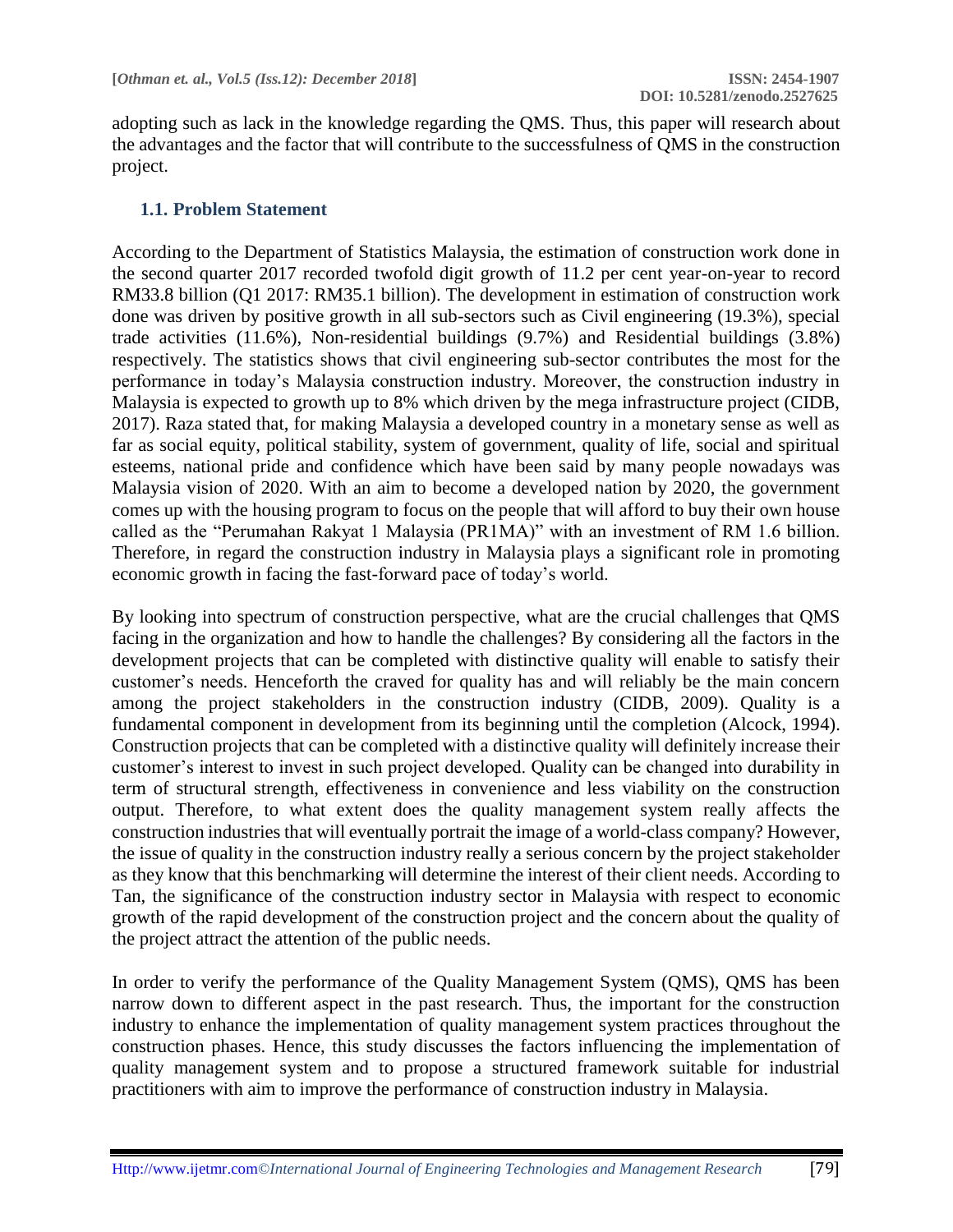## **1.2. Objectives**

The objectives of this study are as below:

- 1) To identify and rank its top ten (10) factors influencing the implementation of quality management system during the construction phases which affect the performance of completion in the construction project.
- 2) To validate the factors and construction practitioners' practices influencing the implementation of quality management system during the construction phases.
- 3) To propose a structured quality management system framework consisting top five (5) factors suitable for industrial practitioners to enhance the implementation of quality management system in construction project.

## **1.3. Scope of Study**

This research is to identify, rank and analyse factors influencing the successful implementation of quality management system based on the actual case studies of a high-rise building construction project. The application of gap system in this research tends to improve the validity of it through identifying the relative factors that may have not been explored yet by past researches. The study focuses on these contractors' practitioners including; (i) engineer, (ii) manager, (iii) supervisor. The ranked factors are then further discussed and investigated through personal interview in order to obtain more information regarding their quality management system practices on real site condition.

## **1.4. Relevancy and Feasibility of the Project**

Construction industry is one of the cannonading industries of today, which reflect a great impact towards the development of a country. According to Construction Industry Development Board (2009), the construction sector is expected to grow by eight per cent to RM170 billion this year (2017), supported by the numerous mega infrastructure projects in the country. The Malaysian construction industry is generally separated into two areas. One zone is general construction, which contains residential construction, non-residential construction and civil engineering construction. The second territory is special trade works, which comprises activities of metal works, electrical works, plumbing, sewerage and sanitary works, refrigeration and air-conditioning works, painting works, carpentry, tiling and flooring works and glass works. The construction industry makes up an important part of the Malaysian economy because of the amount of industry connected to it, for example, those for basic metal items and electrical machinery. Subsequently, the construction industry could be described as a significant economic driver for Malaysia.

However, construction industry has long been associated with benchmarking of the quality in the construction project that has been developed. The various forms quality management system has been practice by the company mainly in Malaysia in order to produce the top quality in their construction projects. Therefore, Malaysia has already gives the guideline for the quality management system to be practices in the company but the company have their own way to develop their quality management system.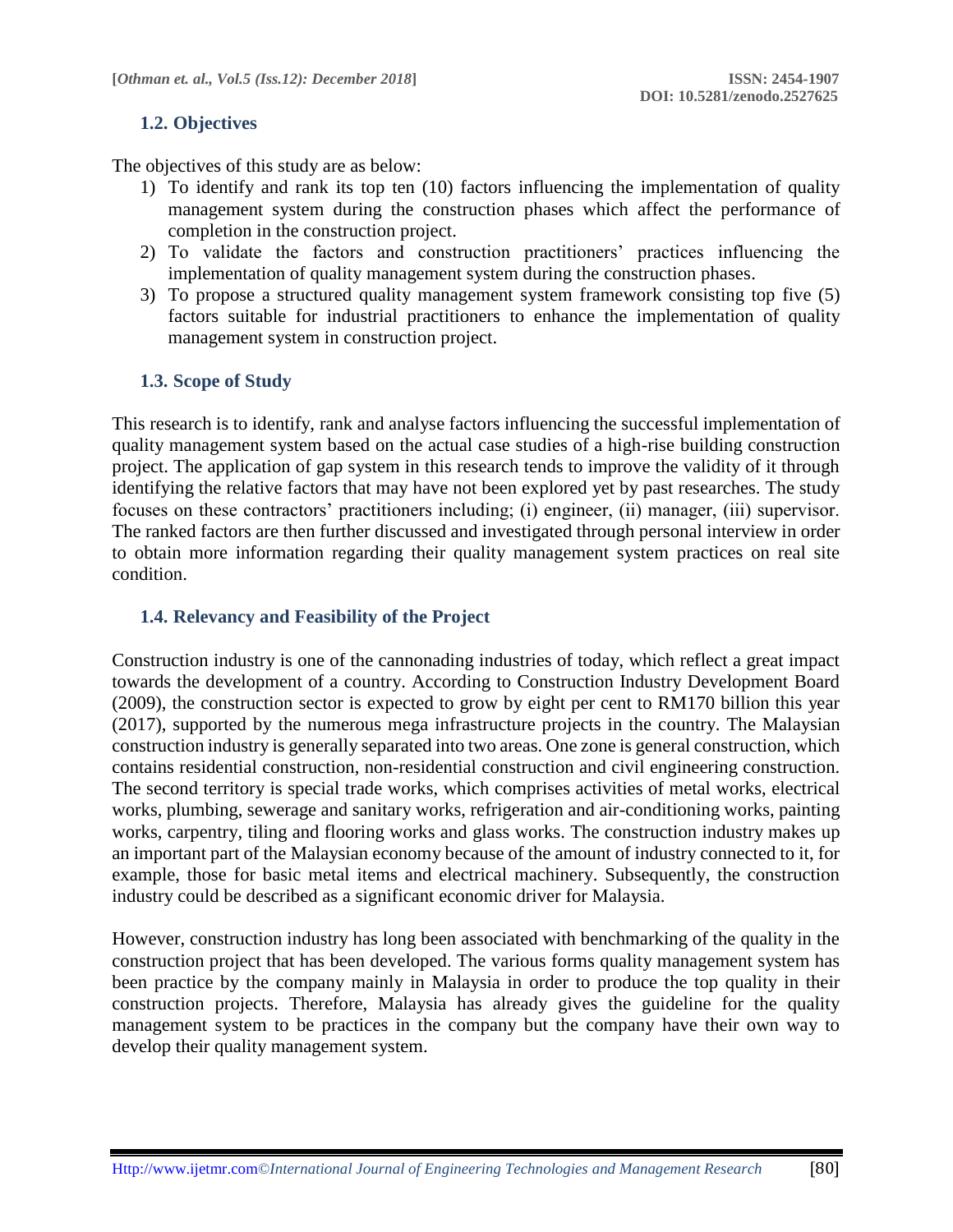To conclude, it is necessary for the industry to enhance the implementation of quality management system practices in construction. The identification of the factors and construction practitioners' practices that influence the implementation of quality management system and its analysis outcome could be relevant and useful towards the successful in completion of construction.

## **2. Literature Review**

### **2.1. Introduction to Quality Management System**

Quality management system (QMS) is characterized as the managing structure, responsibilities, methodology, processes, and management resources to execute the standards and activity lines expected to accomplish the quality objectives of an organization. QMS is routinely being related with the manufacturing industry as it is utilized to direct and control an organization with regard to the end-product through different QMS manufacturing models, specifically Malcolm Baldrige National Quality Award, the ISO 9000 quality standards, Total Quality Management (TQM), Six Sigma and Lean. Quality management system (QMS) is a formalized framework that documents procedures, methodology, and obligations regarding accomplishing quality policies and objectives. A QMS helps facilitate and guide an organization's activities to meet client and regulatory prerequisites and enhance its effectiveness and productivity consistently. Quality management is vital to the accomplishment of an organization. It empowers to deliver products and services that meet the both client's requirements and regulations, securing its reputation while lessening expenses and driving improvement. It also enables an organization to ensure it is working in the most sustainable way.

Quality planning guarantees that quality requirements are tended to addressed all the product and service lifecycle. Quality control concentrates on the process outputs to guarantee that standards are really met. Quality assurance gives certainty that benchmarks and requirements are being met. Quality improvement is the procedure that informed by all the activities and the requirements of the business.

## **2.2. History of Quality Management System**

The history of quality management can be traced the way back to The Middle Ages. Work finished by understudies and disciples were assessed and reviewed by the specialist to guarantee that quality standards were met in all parts of the completed product to ensure fulfilment of the purchaser. And keeping in mind that the history of quality management has experienced various changes since that time but the end goal is the same.

ISO 9001 is the world's most popular and most generally utilized standard for quality management systems. A standard is not a law, however an agreement or best practice that an organisation can adapt voluntarily. A standard reflects a decent level of professionalism. A quality management system is an instrument which an organisation can decide how it can meet the necessities of its clients and the other invested parties that are engaged with its activities.

There is a lot of benefit that ISO 9001 QMS will gives to the company when they adapt to their organisation such as:

1) shows that the products and services of reliable quality;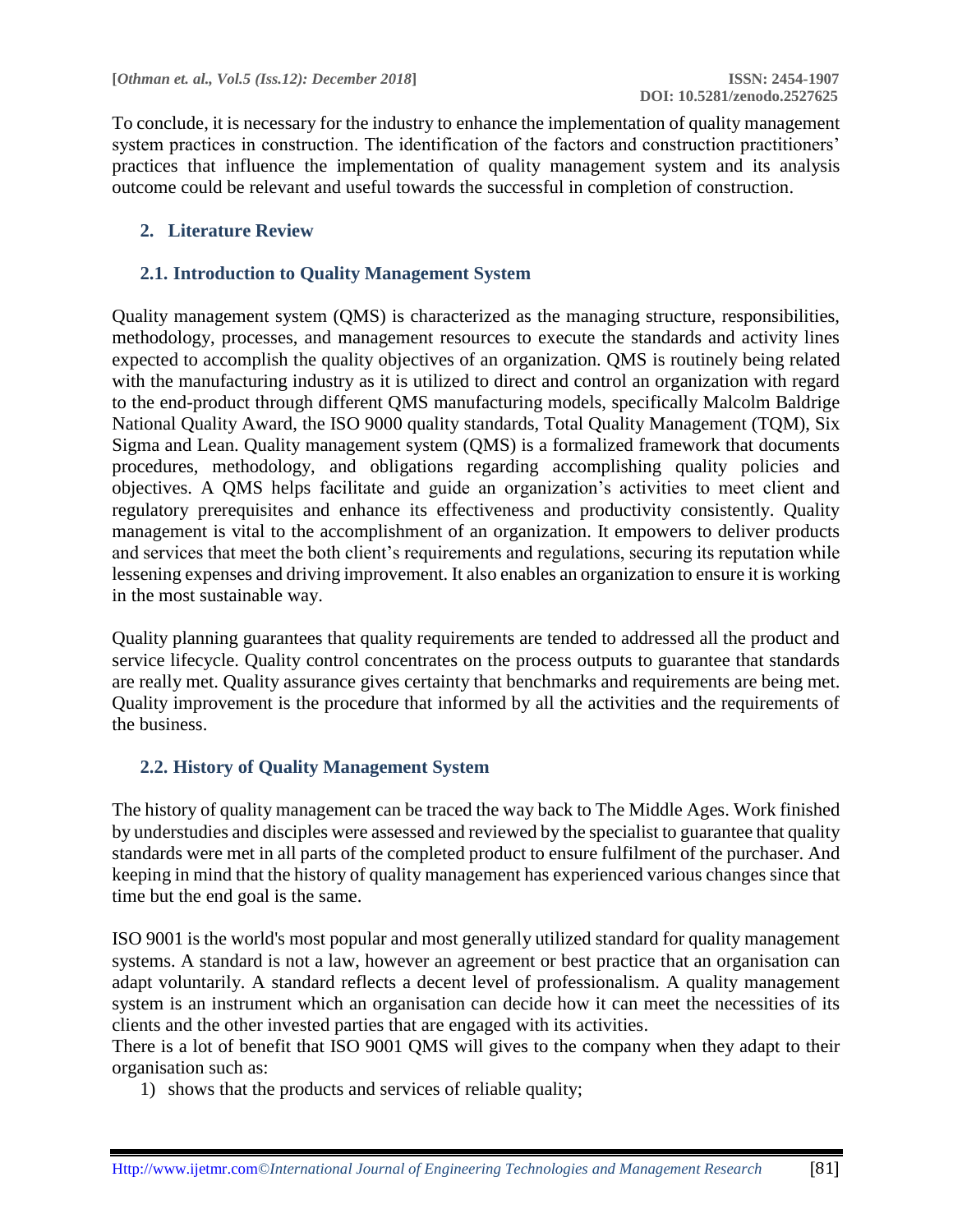- 2) shows that the products and services that meet the client's necessities, follow the law and enactment, and meet the organization's own prerequisites;
- 3) Enable to streamline the business forms and persistently enhance them.
- 4) ISO 9001 can increase customer needs;
- 5) ISO 9001 can reflect that organization is conforming to internationally recognized quality standards.

The ISO 9001 have recently updated their framework every seven (7) years. For instance, for QMS there are ISO 9001:2008 & ISO 9001:2015 which both frameworks serves the same purpose to have a standard in implementing the QMS in organization. Below is the difference between both frameworks that have been highlighted in the clause:

| ISO 9001:2008                                | ISO 9001:2015               |
|----------------------------------------------|-----------------------------|
| <b>Introduction</b>                          | Introduction                |
| <b>Scope</b>                                 | Scope                       |
| <b>Normative reference</b>                   | Normative reference         |
| <b>Terms and definitions</b>                 | Terms and definitions       |
| <b>Quality management system</b>             | Context of the organisation |
| <b>Management responsibility</b>             | Leadership                  |
|                                              | Planning                    |
| <b>Resource management</b>                   | Support                     |
| <b>Product realisation</b>                   | Operation                   |
| <b>Measurement, analysis and improvement</b> | Performance evaluation      |
|                                              | Improvement                 |

|  | Table 1: Difference between ISO 9001:2008 & ISO 9001:2015 |
|--|-----------------------------------------------------------|
|--|-----------------------------------------------------------|

The first three clauses in ISO 9001:2015 are the same as those in ISO 9001:2008, yet there are significant contrasts between ISO 9001:2008 and ISO 9001:2015 from the fourth statement onwards. The last seven clauses are currently arranged according by the PDCA cycle (Plan, Do, Check, Act).



Figure 1: PDCA cycle (Plan, Do, Check & Act)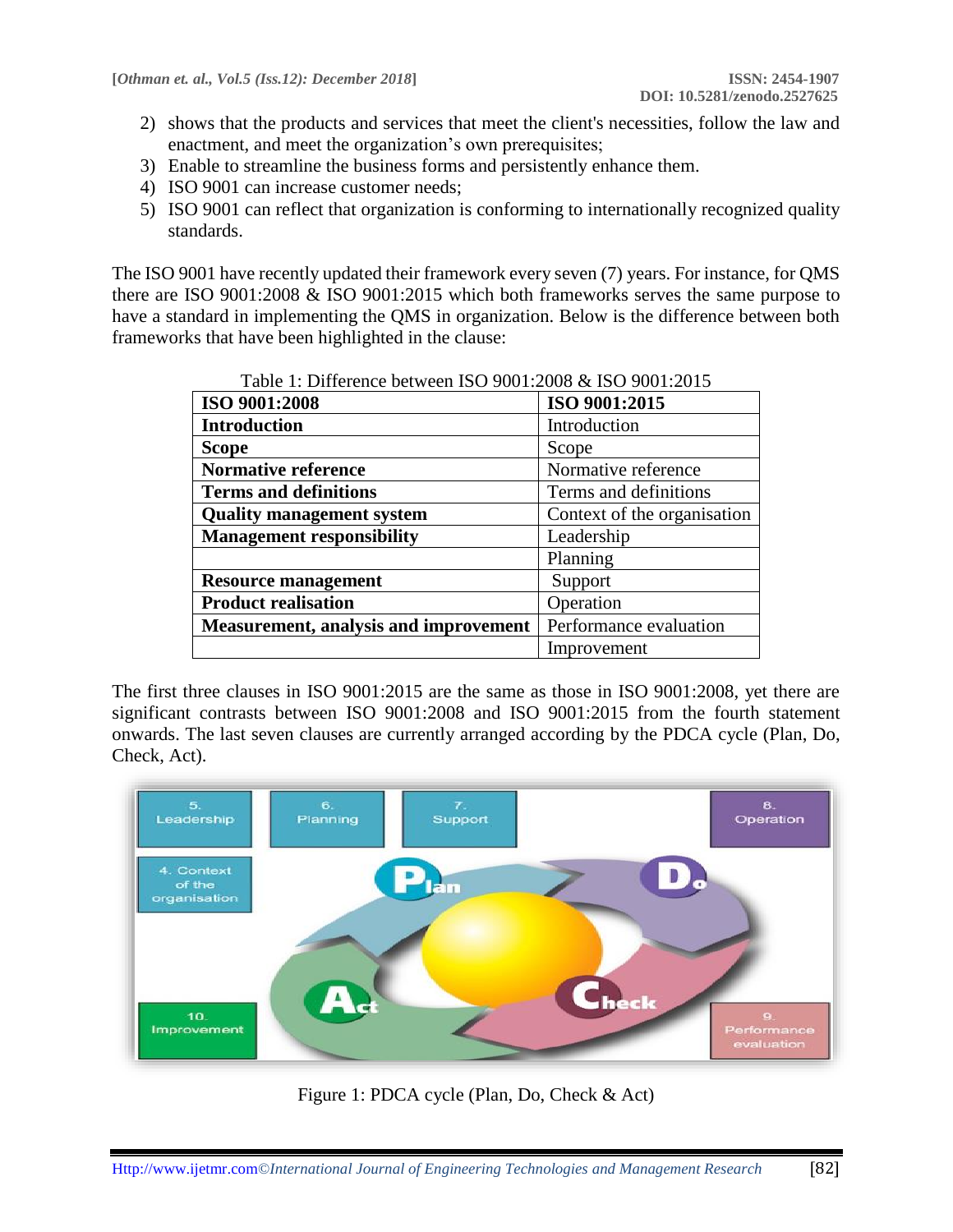## **2.3. The Advantages of Implementing the Quality Management System in Construction Project**

According to year 2014 survey, the total number of Malaysian organizations certified for ISO 9001 Quality Management System was 11,487, a four (4) percent (%) decrease from 2013. However, up until this point QMS has brought positive changes in the Malaysian Construction Industry.

According to Said et al. (2009), there are four (4) main advantages when implementing the quality management system which is organization image and reputation enhancement, performance and customers' satisfaction improvement, documentation procedures & instructions establishment and constant quality service. QMS is a flexible management tool that a company can use to enhance their objectives, proficiency and productivity. The use of QMS can influence the company to enhance their performance and increase clients' satisfaction. Besides that, a company is also able to set up clear documented procedures and instruction that incorporates the documented statements of policy quality and goals quality, manual quality, documented procedures, effective standard requirement planning, operation, record and control of the procedures are also required. Other than that, the implementation of QMS can serve as a guideline to ensure the quality services can meet the standard.

Samsudin (2012) stated that quality management system gives much more value than the drawback. This has been agreed by many scholar QMS implementation give benefits by increasing the communication level as the business were framed from combination of different educational backgrounds and different parties (design team, contractor, developer & etc.) that works towards a same goals. Thus, an organization should not takes things for granted as QMS will gives positive impacts toward internal and external factor of the company.

## **The factors affecting the successful implementation of sustainable waste control practices in construction project**

The factors were identified based on an intensive literature review and discussion with several construction practitioners'. The factors are then categorized into three different groups of factors: management commitment, documentation & resource management, and customer satisfaction.

| <b>Factor</b>           | Researcher                     | Gap                                     |
|-------------------------|--------------------------------|-----------------------------------------|
| Top<br>management       | Elhamid, M. S. A.,             | and What is the problem related to this |
| leadership              | Ghareeb, S. S. (2011)          | factor?                                 |
| Insufficient of skilled | Samsudin N. S., Ayop S. M.,    | To what extent of workforce can         |
| worker                  | Sahab S., and Ismail Z. (2012) | comprehend the QMS?                     |
|                         |                                | Why top management does<br>not          |
|                         |                                | aware of this matter?                   |
| Communication           | Willar, D., Trigunarsyah, B.,  | What type of training that can          |
| between the employee    | and Coffey, V., (2016)         | improve the QMS in the company?         |

|  | Table 2: The previous studies on management commitment related factors |  |
|--|------------------------------------------------------------------------|--|
|  |                                                                        |  |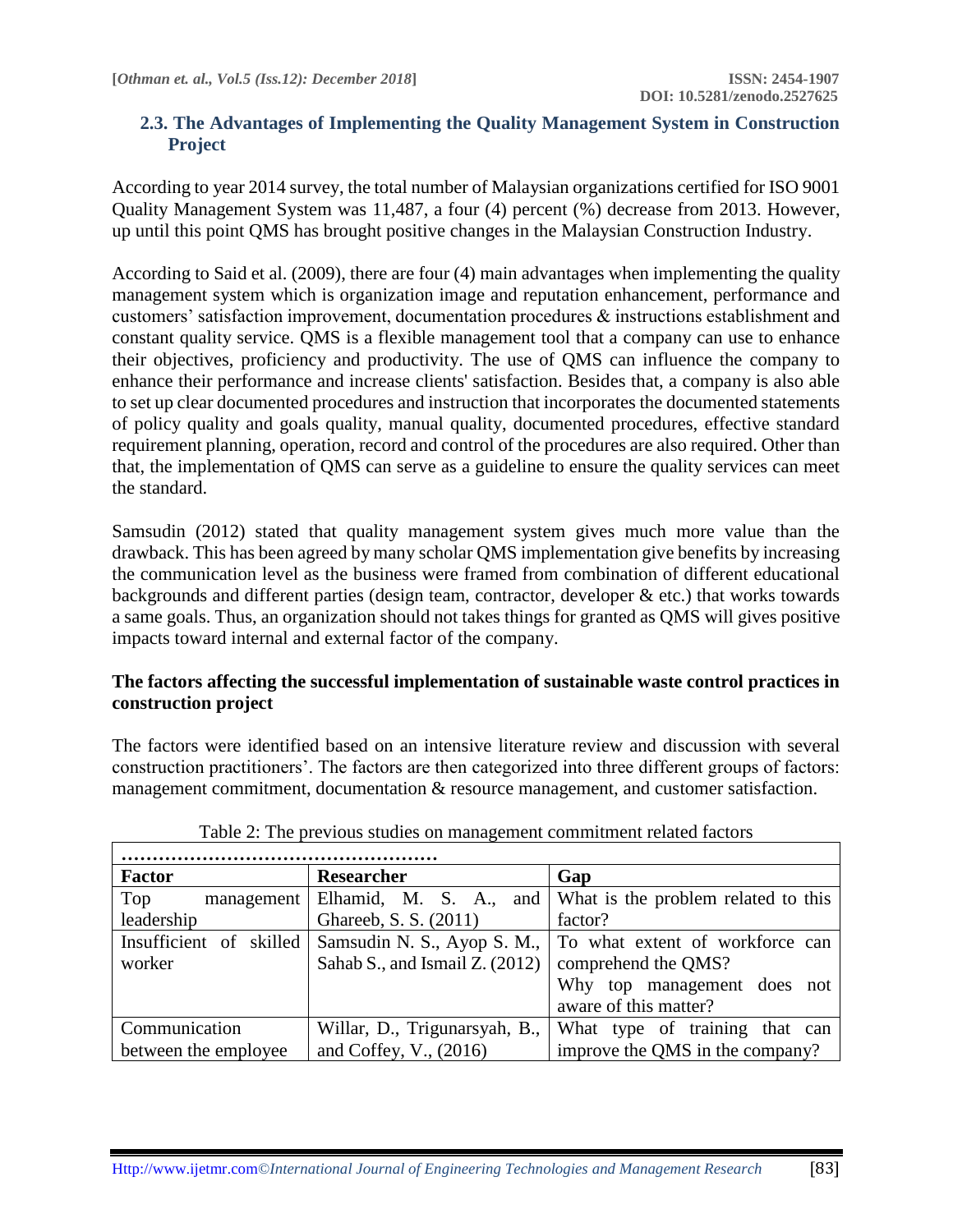|            |                      | Lack supervision on the   Ahmed, M. A., Coffey, V.,   How to ensure that management |
|------------|----------------------|-------------------------------------------------------------------------------------|
| <b>OMS</b> | and Xia, B. $(2017)$ | know what is happening on the                                                       |
|            |                      | construction site?                                                                  |

|  |  |  |  | Table 3: The previous studies on documentation & resource management related factors |
|--|--|--|--|--------------------------------------------------------------------------------------|
|--|--|--|--|--------------------------------------------------------------------------------------|

| Documentation & resource management related factors |                        |                              |  |
|-----------------------------------------------------|------------------------|------------------------------|--|
| <b>Factor</b>                                       | <b>Researcher</b>      | Gap                          |  |
| Loss of the time for the material to                | Elhamid, M. S. A., and | How to ensure the goods      |  |
| arrive on the site                                  | Ghareeb, S. S. (2011)  | arrive on time?              |  |
| Difficulty to monitor the productivity              | Elhamid, M. S. A., and | How to incorporate with      |  |
| changes by the amount of materials,                 | Ghareeb, S. S. (2011)  | changes regarding<br>the     |  |
| tools, & equipment expended during                  |                        | material,<br>tools<br>&      |  |
| construction                                        |                        | equipment?                   |  |
| Percentages of waste in raw material                | Elhamid, M. S. A., and | What is the best storage for |  |
| due to bad storage                                  | Ghareeb, S. S. (2011)  | the material whether in      |  |
|                                                     |                        | digital format or hardcopy?  |  |
| Difficulty in understanding ISO and                 | N. S. Samsudin, S. M.  | What can be done to for      |  |
| terminology<br><b>QMS</b><br>in<br>the<br>used      | Ayop, S. Sahab, and Z. | QMS to be understood by      |  |
| Construction project                                | Ismail $(2012)$        | the employee?                |  |

| <b>Customer satisfaction related factors</b> |                         |                                         |  |
|----------------------------------------------|-------------------------|-----------------------------------------|--|
| <b>Factor</b>                                | <b>Researcher</b>       | Gap                                     |  |
| <b>Customer satisfaction</b>                 | Fung I. W. H., Tam V.   | What kind of training can management    |  |
|                                              | W. Y. and Lo T. Y.      | give to their employee?                 |  |
|                                              | (2012)                  |                                         |  |
| <b>Customer satisfaction focus</b>           | Psomas E. and Antony    | What kind of question that can really   |  |
|                                              | J. (2015)               | help the developer to know the          |  |
|                                              |                         | customer satisfaction?                  |  |
|                                              |                         | Does the customer will get their        |  |
|                                              |                         | feedback on the question aire that has  |  |
|                                              |                         | been conduct to them?                   |  |
| <b>Customer satisfaction</b>                 | Neyestani B. (2016)     | What can improve the employee           |  |
|                                              |                         | productivity?                           |  |
| in<br>Decreased<br>client's                  | Neyestani B. (2016)     | How to address the complaint by the     |  |
| complaints                                   |                         | client?                                 |  |
| Degree of completion at                      | Jegan, G. S., & Kothai, | Is there any system for the handover to |  |
| handover inspection was                      | P.S. (2017)             | be smooth?                              |  |
| really satisfying                            |                         |                                         |  |

# **3. Methodology**

Research methodology defined as guidelines taken in order to achieve the objectives of the research. A case study concept is applied in order to validate the factors affecting the successful implementation of quality management system and contractor practitioners' effort to enhance the practices in the construction project. A structured questionnaire survey was conducted to establish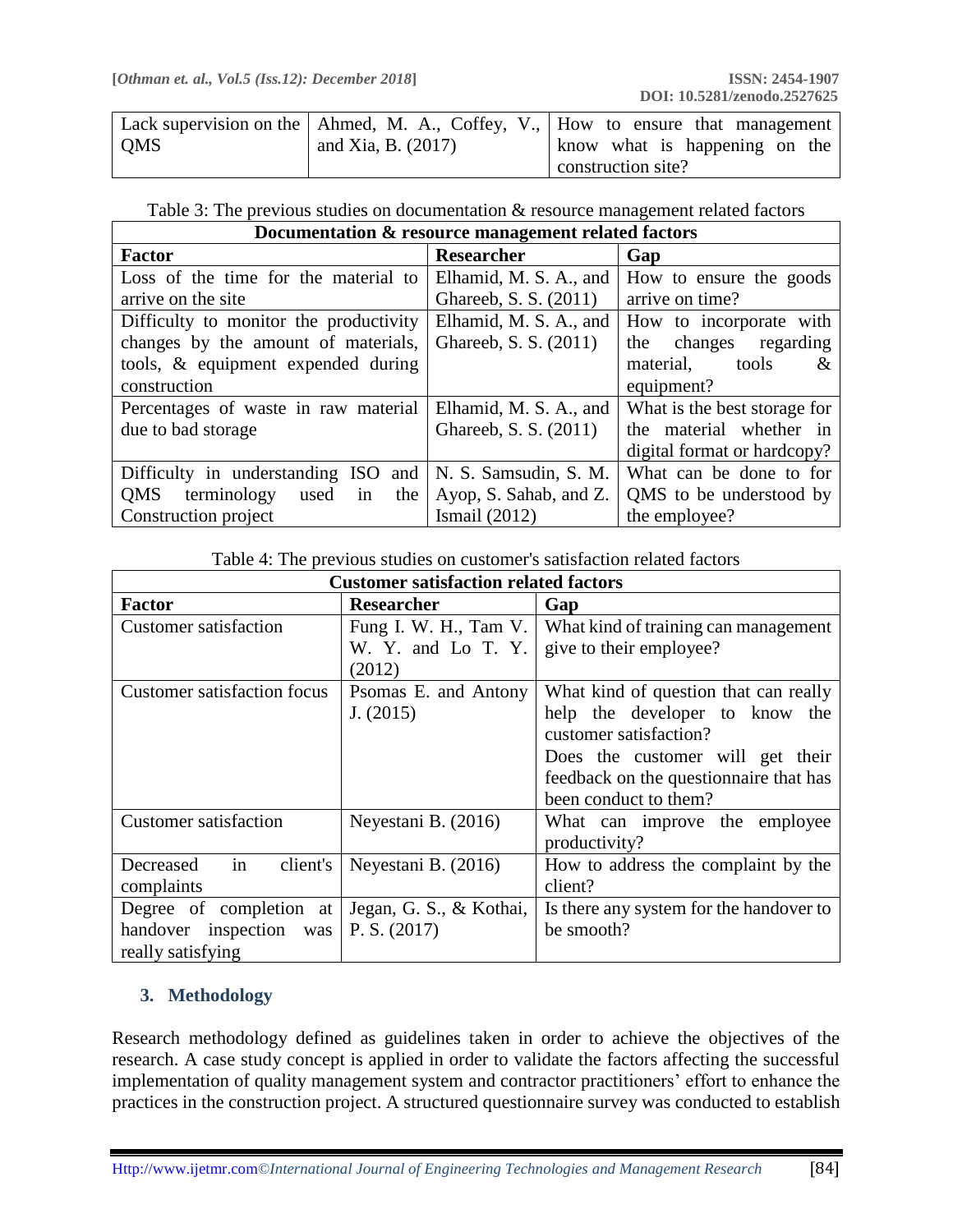the highest impact factors influence the implementation of quality management system practices in high rise construction project. The identified factors were grouped under the following categories: (a) management commitment; (b) documentation & resources; and (c) customer's satisfaction. The questionnaire was distributed among three different groups: Engineer, Manager, and Supervisor.

The data obtained are then ranked according to its RII value, the higher the RII, the higher the rank. The ranking is necessary to determine which factors have the highest impact towards the successful implementation of quality management system practices in construction project. AVI is used to classify these ranked factors into its five different classes of impacts from very low to very high. The RII and AVI value is calculated based on the formula as shown in Table 6.

| Tavie 9. The formula used to calculate KII and AVI |                              |                                          |
|----------------------------------------------------|------------------------------|------------------------------------------|
| Relative Importance Index (RII)                    | $\Sigma W$                   | W: Weighting given to each factor        |
|                                                    | $RII =$<br>$\overline{A*N}$  | A: Highest weightage                     |
|                                                    |                              | N: Total number of respondents           |
| Average Index (AVI)                                | $\sum(\beta * n)$<br>$AVI =$ | $\beta$ : Weighting given to each factor |
|                                                    | $\boldsymbol{N}$             | n: Frequency of respondents              |
|                                                    |                              | N: Total number of respondents           |

# Table 5: The formula used to calculate RII and AVI

The correlation, reliability and validity of the data gathered are then analyzed through the application of Statistical Package for the Social Sciences (SPSS) software. The Cronbach's coefficient Alpha is used to measure the reliability and validity of the study where the nearest the value to +1 reflects the higher reliability.

## **4. Results and Discussion**

A total of 30 questionnaires were distributed among the contractors practitioners to give the feedbacks. These 30 feedbacks include 8 of engineers, 8 of manager, and the rest of site supervisors. The respondents were senior project manager, planning engineer, resident engineer, site engineers, safety and health officers, and site supervisors with an average experience of less than 15 years in the construction industry.

## **4.1. High Impact Factors Affecting the Successful Implementation of Waste Control Practices**

Based on the Figure 1, it shows the top ten (10) high impact factors affecting the successful implementation of sustainable waste control practices.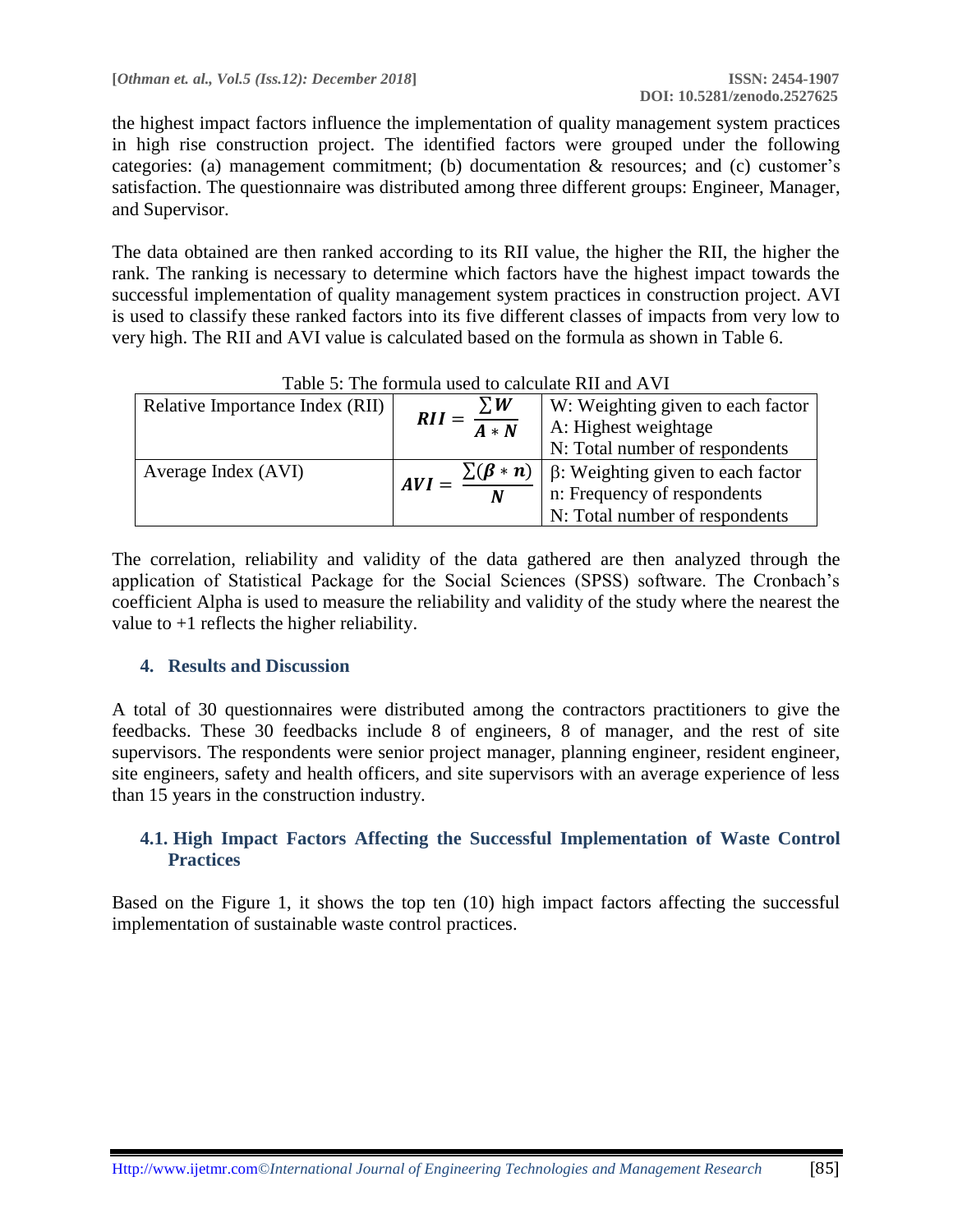



| <b>RANK</b>    | FC.            | <b>FACTOR DESCRIPTIONS</b>                                                                                                        |
|----------------|----------------|-----------------------------------------------------------------------------------------------------------------------------------|
|                | A <sub>3</sub> | Limited knowledge on the QAQC procedure                                                                                           |
| $\mathcal{P}$  | A6             | Lack supervision on the QMS                                                                                                       |
| 3              | A7             | Bad worker's attitude towards the job &<br>environment at the job site                                                            |
| $\overline{4}$ | <b>B4</b>      | High percentages of waste in raw material<br>due to bad storage and etc                                                           |
| 5              | A4             | QAQC personnel responsible for large<br>workload                                                                                  |
| 6              | <b>B2</b>      | Lost time for waiting material / equipment /<br>people                                                                            |
| 7              | <b>B3</b>      | Lack in monitoring for the productivity<br>changes by the amount of materials, tools, &<br>equipment expended during construction |
| 8              | A <sup>1</sup> | Top management leadership does not aware<br>about the employee needs                                                              |
| 9              | A8             | Lack in communication between the<br>employee & the top management                                                                |
| 10             | <b>B5</b>      | Difficulty in understanding ISO 9001<br>terminology by the employee                                                               |

# **Limited knowledge on the QAQC procedure (RII = 0.840, AVI = 4.200)**

In the organisation, a standard operating procedure needs to be well planned as this will ensure the sequence of work to be followed. Limited knowledge on the QAQC procedure was the highest key influence the effectiveness in implementation of quality management system practices in the construction project. It is ranked first placed among supervisor and overall perspectives group. This factor is voted as highest impact factors among other factors in management commitment related factors group. This indicates that the construction practitioner does not have an overall picture of the QAQC procedure of what they will apply in maintaining the quality in their works. Moreover, Malaysian government have been setup ISO 9001 as standard for the company to have their guideline to adopt the quality management system in their organization. Therefore, the construction practitioners need to enhance their knowledge about the QAQC procedure in the construction project. Training on the QMS needs to be given to the employee in order to give an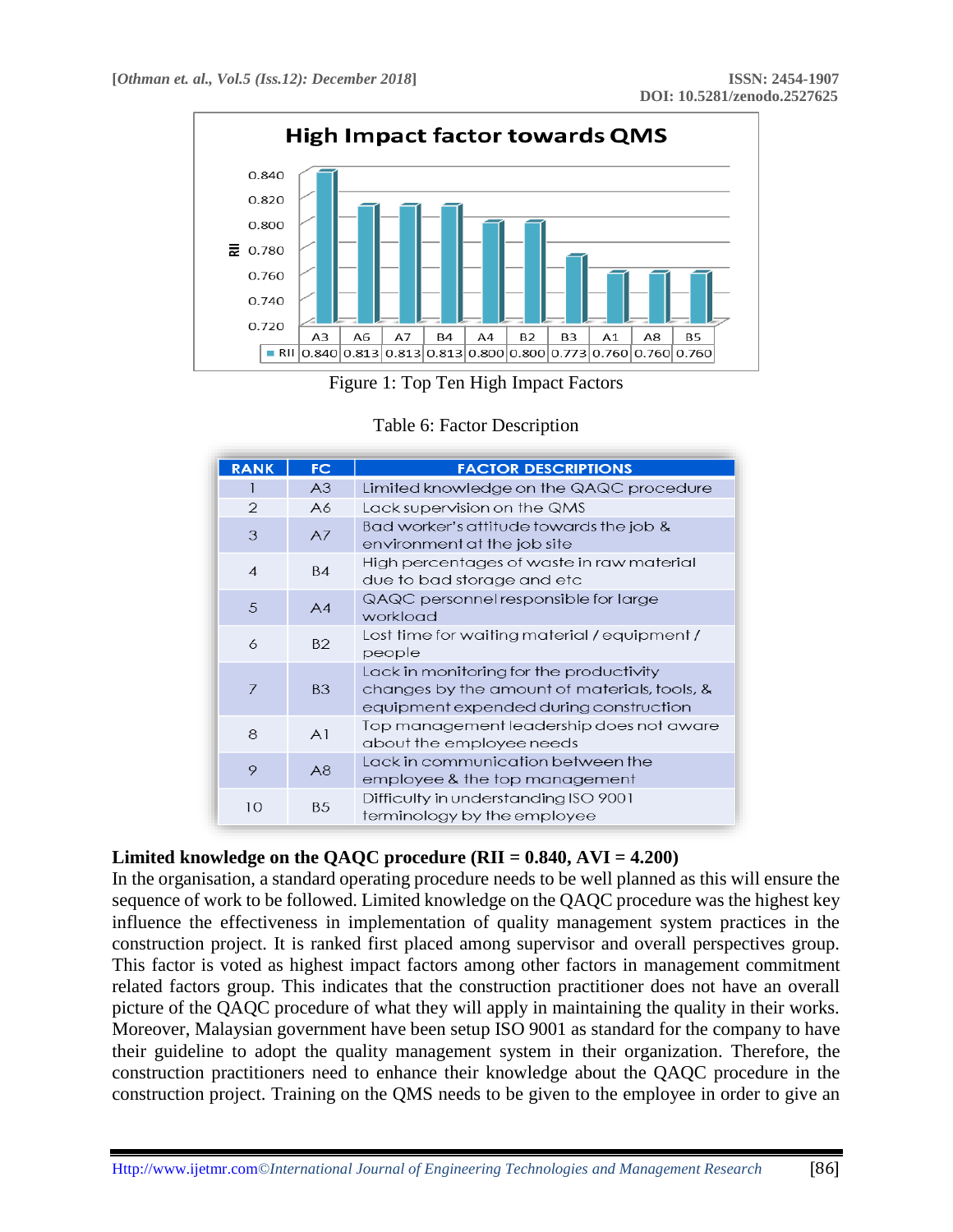exposure from the top level until the bottom level of management. The training conductor need to be someone that has been experience in implementing the QMS in the organization and knows well about the implementation about it.

#### **Lack supervision on the QMS (RII = 0.813, AVI = 4.067)**

The significance of supervision affects the overall performance and efficiency of the construction project. Inadequate supervision is is believe to be one of the significant reason of rework. Therefore, an experienced and well trained supervisor plays a vital part in limiting the amount of rework because of construction defects. When the quality of the management system is improve, the action of rework will not be occurred in the construction project. Moreover, this factor can be avoided by having a frequent audit of quality management system such as a weekly meeting of the progress construction with top management until the bottom of the management to aware what have been completed until that meeting. Thus, everyone will keep track of the individual performance on how they really did their task efficiently.

Bad worker's attitude towards the job  $\&$  environment at the job (RII = 0.813, AVI = 4.067) It is not uncommon for a working environment to have bad worker's attitude towards their occupations. Unfortunately, this bad attitude can have a negative effect upon the whole workforce and even the achievement upon the completion of the construction project. In a long term, this sort of attitude could cause irreparable damage which can promote other employers to leave the organization and in addition clients taking their business somewhere else. Thus, it is a smart thought to address any worries over a worker with a bad attitude to reduce the impact to the organization. Thus, top management need to promote and show the good attitude as a good leader will produce a great soldier. A leader must display a good role model and create a friendly environment to the employers.

#### **High percentages of waste in raw material due to bad storage (RII = 4.067, AVI = 0.813)**

The improper technique used to store materials has dependably been the most contributing variables toward waste generation. Inappropriate storage tends to build the likelihood of the materials to get harmed, deteriorated and loss of profit to the contractor. They may need to put in a request for new one which requires an extra cost and induce more time to the construction progress. Reduction in the material waste means more resource efficiency, less pollution and more benefits to the organization. Each of the dollars saved money on raw materials costs goes straight to the primary concern. Thus, a good storage for the documented procedure need to be developed as this is a private and confidential to the organization. All organization matters need to be kept in documented and no loss of track upon the important documents. This documented procedure can be documented in a softcopy platform such as the adaptation of using tab that have a software about the things that need to be inspect according to the standard of procedure module.

### **QAQC personnel responsible for large workload (RII = 0.800, AVI = 4.000)**

Heavy workloads can negatively influence the mental health of the employee such as their blood pressure, heart health, family relationships, and the safety in the workplace environment. These negative impacts can change regularly on a daily basis based on the employees' perception of the load of work they need to be completed. Top management need to have compensation towards their employee and ease the workload that needs to be bear by each of the individual. This can improve the quality and performance of the work that can be produce as they only focus on a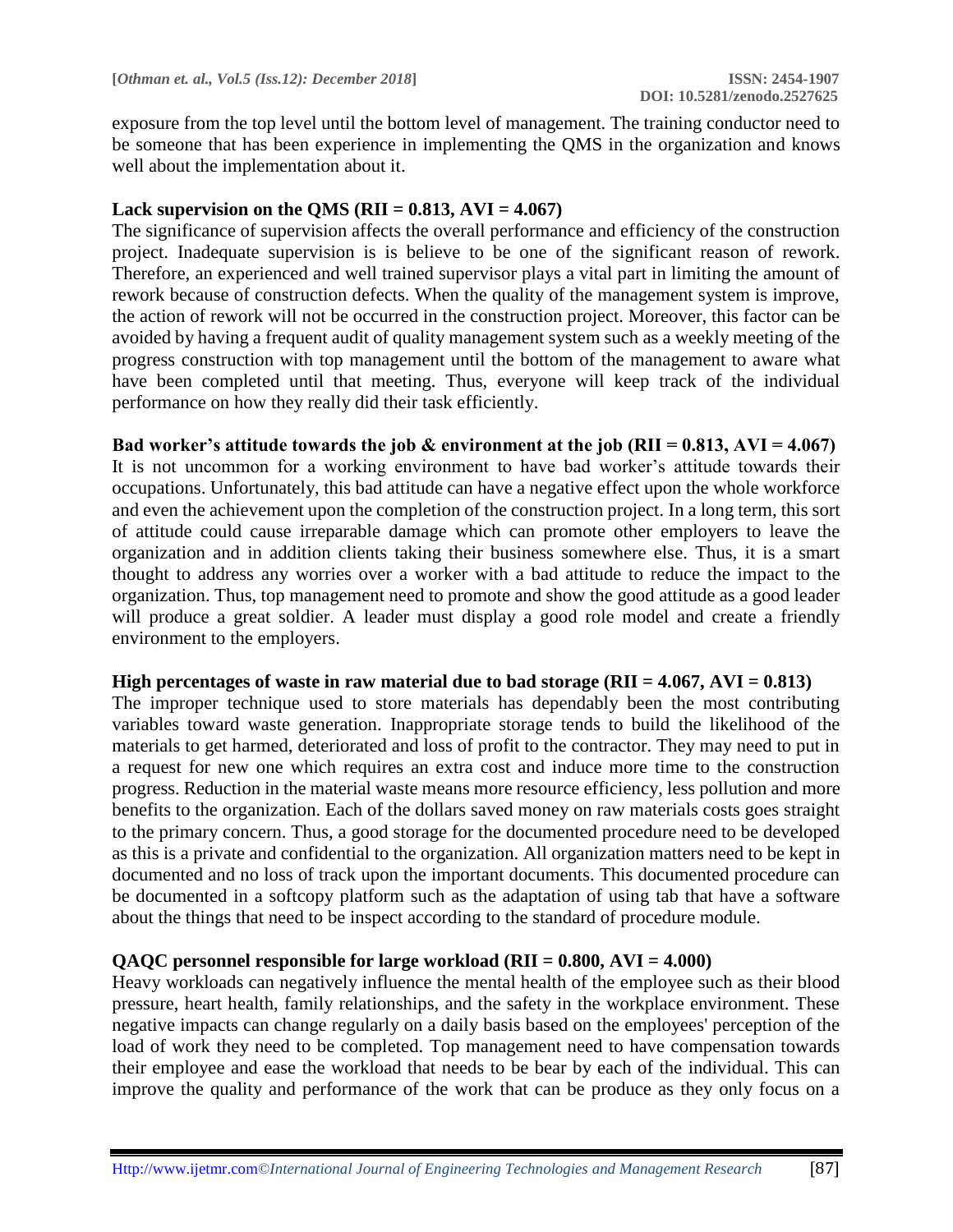certain task in a certain amount of timeframe. Thus, the task need to be distribute equally among the workers as this will promote equality among the staff and their salary given. If the task is kept on increasing, the organization need to recruit more workers which is reliable and able to do the work until completed.

### **4.2. Framework to Enhance the Implementation of Quality Management System Practices in Construction Project**

Based on the forty (24) barriers obtained through intensive literature review and discussion with several contractors' practitioners, top five high impact factors affecting the successfulness implementation of quality management system practices in construction project (Limited knowledge on the QAQC procedure, Lack supervision on the QMS, Bad worker's attitude towards the job & environment at the job, High percentages of waste in raw material due to bad storage. QAQC personnel responsible for large workload) was analyzed on why they have been chosen as the highest rank compared to others and several ways on how to address these problems were proposed accordingly.

The framework proposed as shown in Figure 2 is developed to guide contractors' practitioners;

- 1) Acknowledge major challenges that could inhibit the implementation of quality management system practices in construction project,
- 2) Identify what could be done to overcome these challenges (What to do),
- 3) Identify how, methods to overcome these challenges (How to do it),
- 4) The possible goal of the framework, to enhance the implementation of quality management system practices in the construction project.



Figure 2: Proposed framework for response towards enhancement in completion of the construction project

## **5. Conclusions and Recommendations**

This study has identified the high impact factors affecting the successful implementation of quality management system practices in the construction project from the perspective of contractors' practitioners. The level contribution of groups of factors is different according to each team of respondents.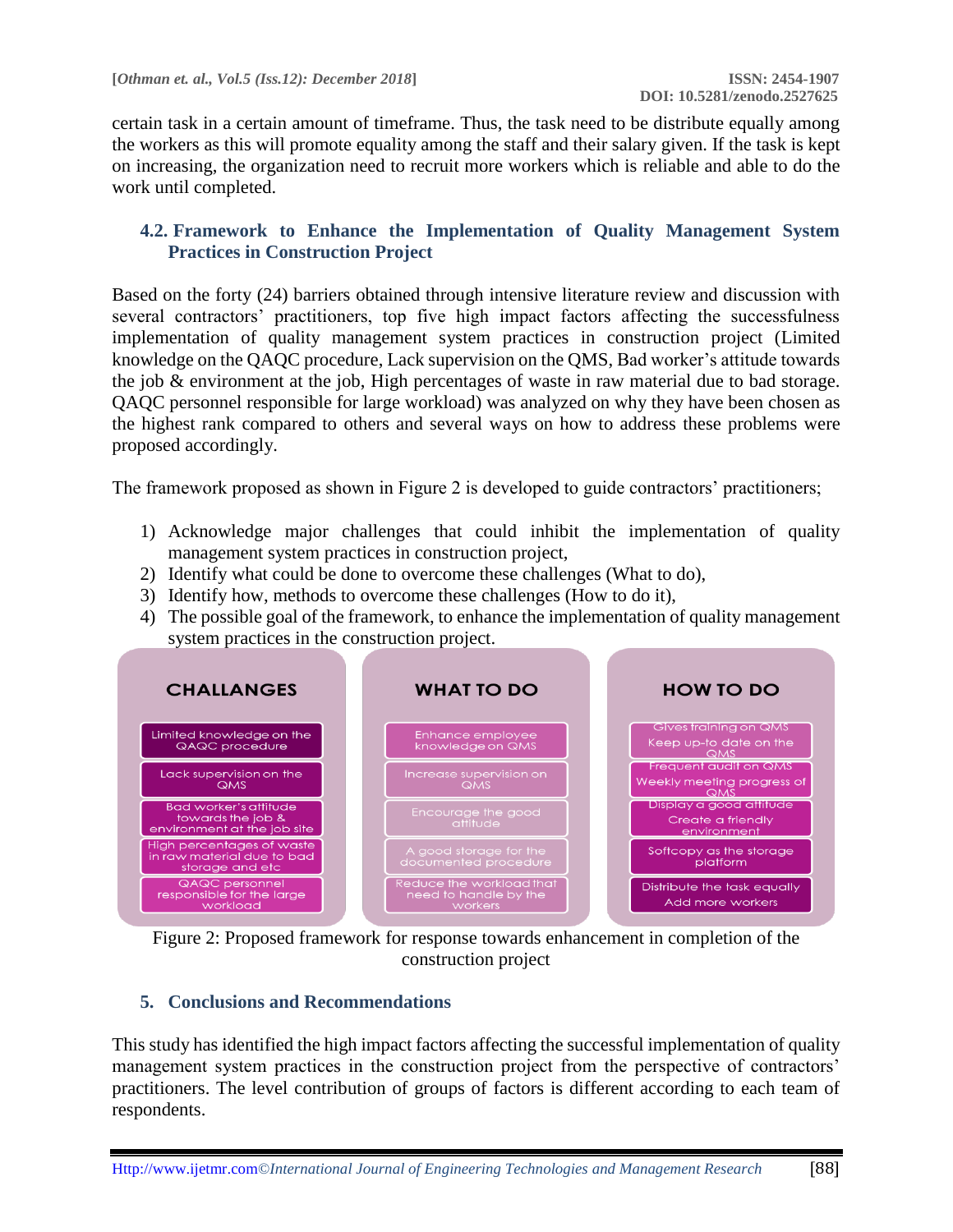The employment of this system itself has been relatively time and effort effective as this system proved to excel further in these aspects. In reference to the quality, the author has noted that the quality is the most profound among purchaser that have no clue of what material or workmanship during the construction project. Therefore, this system can enables the purchaser to have an overview to what extend does the quality of the workmanship in the construction site.

The top five highest impact factors affecting the effectiveness in implementation of quality management system practices are:

- 1) Limited knowledge on the QAQC procedure
- 2) Lack supervision on the QMS
- 3) Bad worker's attitude towards the job & environment at the job site
- 4) Percentages of waste in raw material due to bad storage
- 5) QAQC personnel responsible for the large workload

The framework is developed to guide industrial practitioners to further understand the major challenges that could hinder the successful in implementation of quality management system practices and several ways are suggested to address these problems.

As the world keep on furthering transcend into innovation with evolving design and engineering, the higher will be in the interest for quality in building and structures. Furthermore, the world is now are moving towards the 4.0 industrial revolution that has been promoting by the Malaysian government to be gradually adopted in the country. This shows that the crave in the delivering of remarkable quality in construction industry is a vital aspect that need to be improve from time to time. What's more, a great review with the information of quality management system must be embraced to guarantee that everything runs with an exceptional nature of workmanship.

To make this study to be more significant in the future, there are several recommendation needs to be considered as below:

- Increase the number of respondents
- More case studies
- Presentation of the survey question.
- Careful and thoughtful work attitudes.
- The implementation of OMS as a whole.

### **Acknowledgements**

The research was conducted as collaboration between Universiti Teknologi PETRONAS and Ministry of Education Malaysia as a funder for this research.

## **References**

- [1] Abd, E., Manal, S., & Ghareeb, S. (2011). Measuring Performance in Egyptian Construction Firms Applying Quality Management Systems. Journal of Construction Engineering and Project Management, 1(2), 18-27.
- [2] Abidin, N. Z. (2009). Sustainable Construction in Malaysia Developer's Awareness, World Academy of Science, Engineering and Technology, 41, ISSN:2070-3740.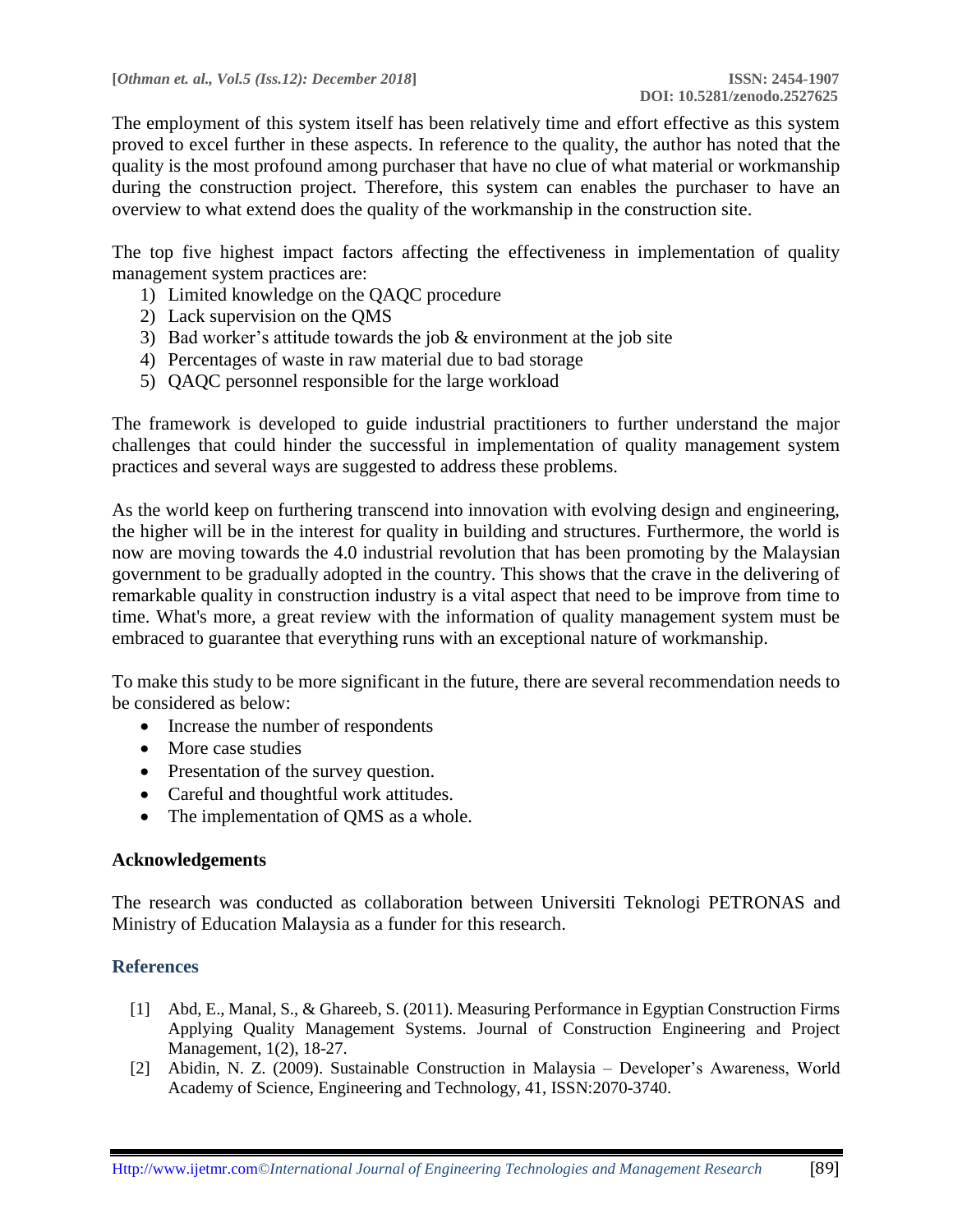- [3] Abidin, N., Z. and Pasquire, C., L. (2005). "Delivering sustainability through value management: Concept and performance overview", Engineering, Construction and Architectural Management,  $12(2)$ , pp.168 – 180.
- [4] Ahmed, M. A., Coffey, V., & Xia, B. (2017). The requirements of developing a framework for successful adoption of quality management systems in the construction industry. International Journal of Social, Behavioral, Educational, Economic, Business and Industrial Engineering, 11(1), 183-191.
- [5] Ahzahar, N., Karim, N. A., Hassan, S. H., & Eman, J. (2011). A study of contribution factors to building failures and defects in construction industry. Procedia Engineering, 20, 249-255.
- [6] Arditi, D., & Gunaydin, H. M. (1997). Total quality management in the construction process. International Journal of Project Management, 15(4), 235-243.
- [7] Baker, T., L. (1994). Doing Social Research (2nd Edn.). New York: McGraw-Hill Inc. Du Plessis, C. (2007). "A strategic framework for sustianable construction developing countries." Construction Management and Economics, 25, 67-76.
- [8] Fung, I. W., Tam, V. W., & Lo, T. Y. (2012). Does ISO quality management system improve project performance in a construction project?. NICMAR Journal of Construction Management, 27(2&3), 53-60. Hawkins, J. A. (1995). Construction Management Excellence Using ISO 9000 to Improve Quality Systems (No. LMI-CE501MR1). LOGISTICS MANAGEMENT INST MCLEAN VA.
- [9] Hillman Willis, T., & Willis, W. D. (1996). A quality performance management system for industrial construction engineering projects. International Journal of Quality & Reliability Management, 13(9), 38-48.
- [10] Hussin, J., M., Rahman, I., A. and Memon, A., H. (2013). The Way Forward in Sustainable Construction: Issues and Challenges. International Journal of Advances in Applied Sciences (IJAAS), 2(1), pp. 15-24.
- [11] Jegan, G. S., & Kothai, P. S. (2017). A Study on Quality Management System and Customer Satisfaction IN Construction Companies with a Special Reference to Coimbatore.
- [12] Karim, K., Marosszeky, M., & Kumaraswamy, M. (2005). Organizational effectiveness model for quality management systems in the Australian construction industry. Total Quality Management  $\&$ Business Excellence, 16(6), 793-806.
- [13] Khan, R. A., Liew, M. S., & Ghazali, Z. B. (2014). Malaysian construction sector and Malaysia vision 2020: Developed nation status. Procedia-social and behavioral sciences, 109, 507-513.
- [14] Kiew, P. N., Ismail, S., & Yusof, A. M. (2016). Integration of Quality Management System in the Malaysian Construction Industry.
- [15] Lam, H. F., & Chang, T. Y. P. (2002). Web‐Based Information Management System for Construction Projects. Computer‐Aided Civil and Infrastructure Engineering, 17(4), 280-293.
- [16] Leong, T. K., Zakuan, N., Mat Saman, M. Z., Ariff, M. S. M., & Tan, C. S. (2014). Using project performance to measure effectiveness of quality management system maintenance and practices in construction industry. The Scientific World Journal, 2014.
- [17] Neyestani, B. (2016). Impact of ISO 9001 Certification on the Projects' Success of Large-Scale (AAA) Construction Firms in the Philippines. International Research Journal of Management, IT & Social Sciences (IRJMIS), 11(3), 35-45.
- [18] Neyestani, B. (2016). Effectiveness of Quality Management System (QMS) on Construction Projects.
- [19] Neyestani, B., & Juanzon, J. B. P. (2017). Impact of ISO 9001 Standard on the Quality Cost of Construction Projects in the Philippines.
- [20] Ofori, G., Gang, G., & Briffett, C. (2002). Implementing environmental management systems in construction: lessons from quality systems. Building and environment, 37(12), 1397-1407.
- [21] Ogwueleka, A. C. (2013). A review of safety and quality issues in the construction industry. Journal of Construction Engineering and Project Management, 3(3), 42-48.